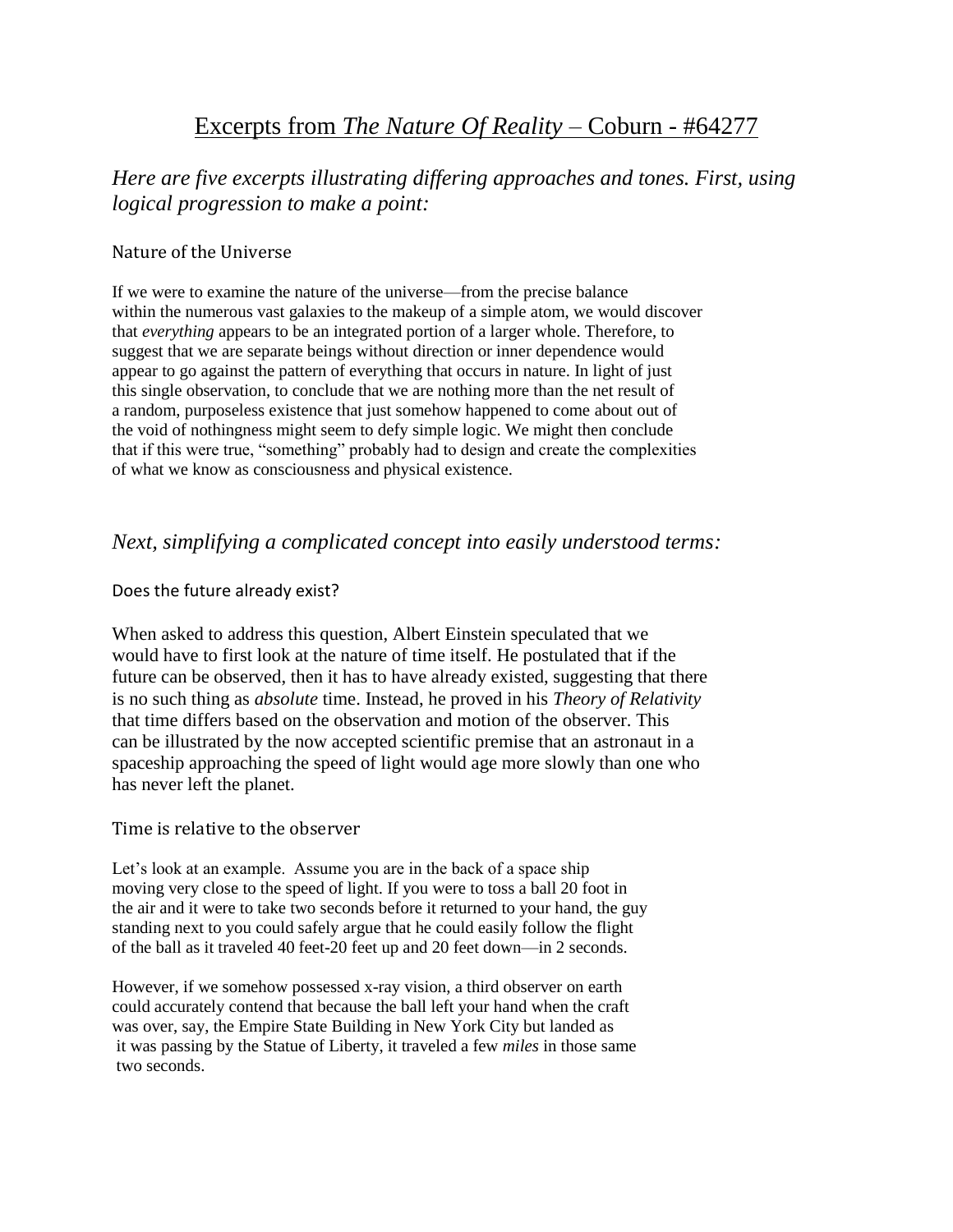Einstein went on to surmise that because time is relative to the observer, there is no reason why the past, present *and* future could not be perceived in varying order. Would this suggest it *is* possible, in theory at least, to allow one to perceive the future *before* it occurs? Perhaps we could conclude that what we label as the future is just *one* of *many* possible outcomes.

## *However, there are some lighter moments salted with some humor:*

## The gospel according to the National Enquirer

On a lighter note, some of new millennium predictions headlined in such periodicals as the *National Enquirer* have been somewhat more off the wall or just down right wacky. Included in the pages of these gossip periodicals have been such earth-shattering revelations as Madonna giving birth to quintuplets, Roseanne shedding her clothes and conducting a TV talk show from a nudist colony and the discovery of an abandoned alien space station complete with the bodies of dead extraterrestrials.

It was left for us to speculate if some members of the alien crew are still alive with plush governmental jobs in Washington DC.

## *Here is an example of some instructional material:*

#### Getting answers

Once you have made the initial connection with your higher self or guides, you can begin to do it instantaneously, much as you might turn to a co-worker for the answer to a problem. Begin by asking a question of them before you fall asleep and see how you feel about the issue in the morning. Then begin to dialogue with them in your meditation, whether by way of a formal ceremony in a sacred space or in a less formal setting, such as watching a tropical sunset or a walk along a quiet beach. Lie on your back and observe the patterns in the clouds drift by in the afternoon sky. Perhaps you will hear the answer in a casual discussion with a friend or you will "by chance" overhear a conversation that provides the resolution to your problem.

Sychronicity is still alive and well this side of Oz.